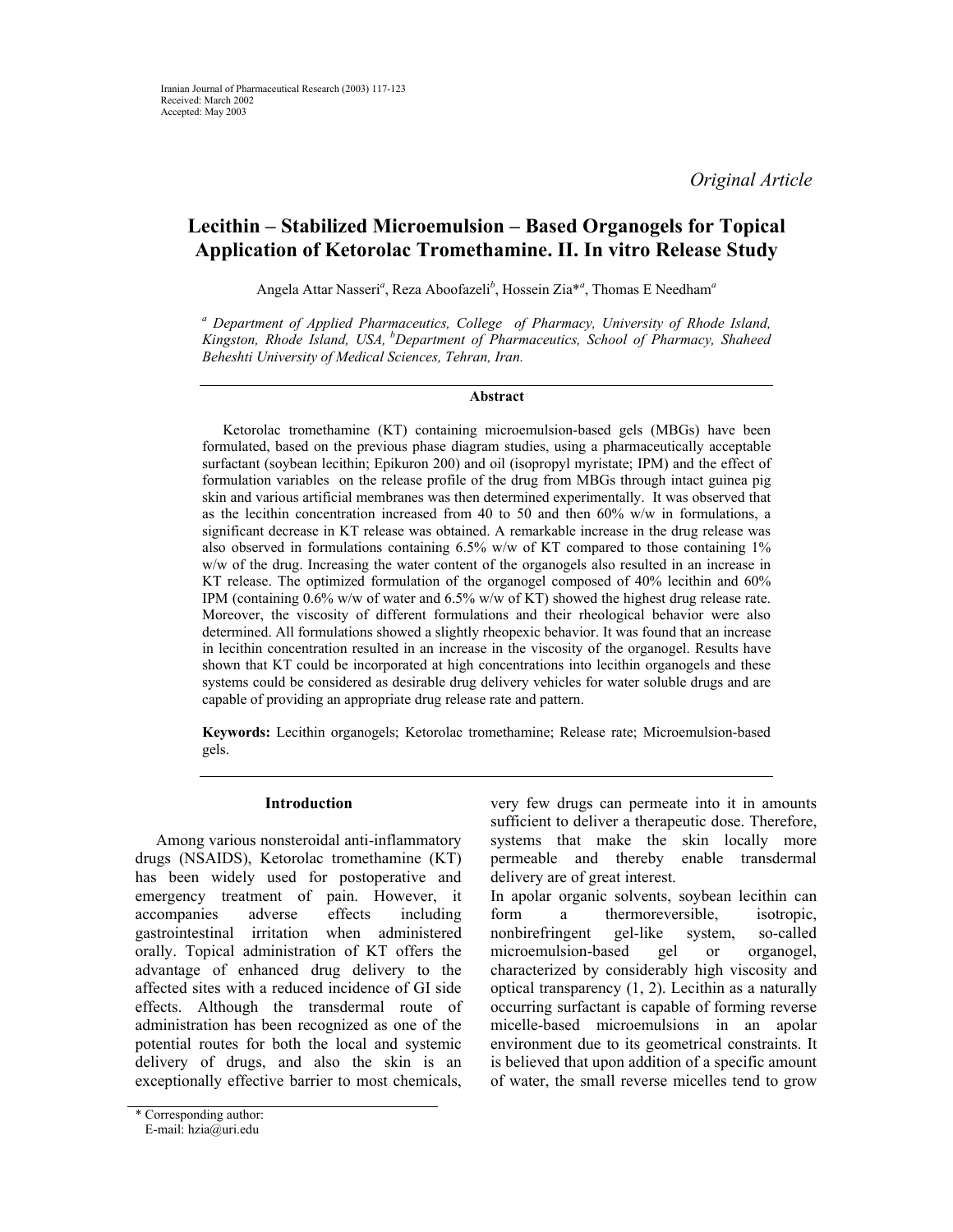monodimensionally into long flexible and cylindrical giant micelles, above a critical concentration of lecithin. These giant structures then build a continuous network with a high viscosity (3, 4). Lecithin organogels have attracted much attention as a biocompatible matrix for transdermal drug delivery because a) they are thermoreversible systems and become liquid with lower viscosity at temperatures above  $40^{\circ}$ C and regain high viscosity by cooling, b) they are capable of solubilizing various guest molecules, c) they do not cause irritation, d) they posses long term stability, and e) they are transparent, allowing the use of spectroscopic methods to detect possible structural changes of the guest molecules (5, 6).

This research relates to a novel method of administration of a pharmacologically active anti-inflammatory agent, Ketorolac tromethamine, to promote the absorption and provide therapeutically effective concentration in the bloodstream. In the previous paper, partial phase behavior of systems composed of lecithin / IPM/ water or KT solutions at various lecithin/IPM weight ratios  $(k_m)$  was reported (7). To achieve the final objective, the potential of lecithin organogels for an effective delivery of KT was evaluated. In this regard, various formulations were prepared and the influence of formulation variables on the release rate and profile of the drug have been investigated.

# **Experimental**

#### **Materials**

Soybean lecithin (Epikuron 200; E200), isopropyl myristate (IPM) and Ketorolac Tromethamine (KT) were provided by Lucas Meyer Company (Germany), Ruger Chemical Company Inc. (USA), and Lemmon Company (USA), respectively. HPLC grade acetonitrile and methanol, o-phosphoric acid 85%, sodium chloride, sodium phosphate dibasic and potassium phosphate monoacid were supplied by Fisher Scientific (USA). Cellulose acetate membrane (MWCO 3500) and silicone Elastomer sheeting (0.005″) were purchased from Spectrum Laboratories Inc. (USA) and Advanced Biotechnologies Inc. (USA), respectively. All reagents were used as received.

# **Methods**

#### *Preparation of KT – loaded organogels*

Based on the phase diagrams constructed, lecithin solutions were prepared by first

dissolving lecithin in the organic solvent (isopropyl myristate [IPM]) with the aid of a magnetic stirrer and then while still stirring, the necessary amount of aqueous solution of KT was added into the mixture to obtain a clear gel (8). Formation of clear, homogenous and nonbirefringent gels, after the addition of KT solutions by a micropipette syringe, took place within 30 seconds.

### *New method of preparation*

In this method, the drug–containing gels were prepared by first dissolving KT into the solution of lecithin in IPM and then adding water to induce gelation. To facilitate the dissolution and obtain a homogenous mixture of dissolved components, the mixtures were heated for a very short time with constant stirring until solubilization of the drug was completed. Agitation was then stopped and the samples allowed cooling and setting to obtain clear, homogenous and nonbirefringent gels at room temperature.

### *Construction of calibration curves*

Two series of different concentrations: 8, 16, 24, 32, and 40 µg/ml and 1, 5, 10, 15, 20, 25; as well as a 50  $\mu$ g/ml solution of KT in phosphate buffer were prepared to construct the calibration curves. Solutions were analyzed spectrophotometrically (at a wavelength of 322 nm) and by using an HPLC method, respectively. Linear regression analysis of the corresponding plots showed a correlation coefficient of 0.9999 and 0.9997 for UV spectrophotometric and HPLC methods, respectively.

### *Preparation of synthetic membrane and guinea pig skin*

Cellulose acetate and silicone elastomer membranes were soaked in distilled water for 24 h. Full thickness hairless guinea pig abdominal skin samples were prepared and cut into small pieces of circular sections with a 3 cm diameter. All the pieces were washed and then transferred onto an aluminum foil, dried and stored in a freezer until use.

# *Release / permeation studies*

The release/permeation of KT from the lecithin gels through various selected membranes was determined using Franz–diffusion cells, having a diameter of 9 mm and a volume of 5.1 ml. Permeation studies were performed using guinea pig skin, cellulose acetate and silicone elastomer as synthetic membranes. In these cells, the skin or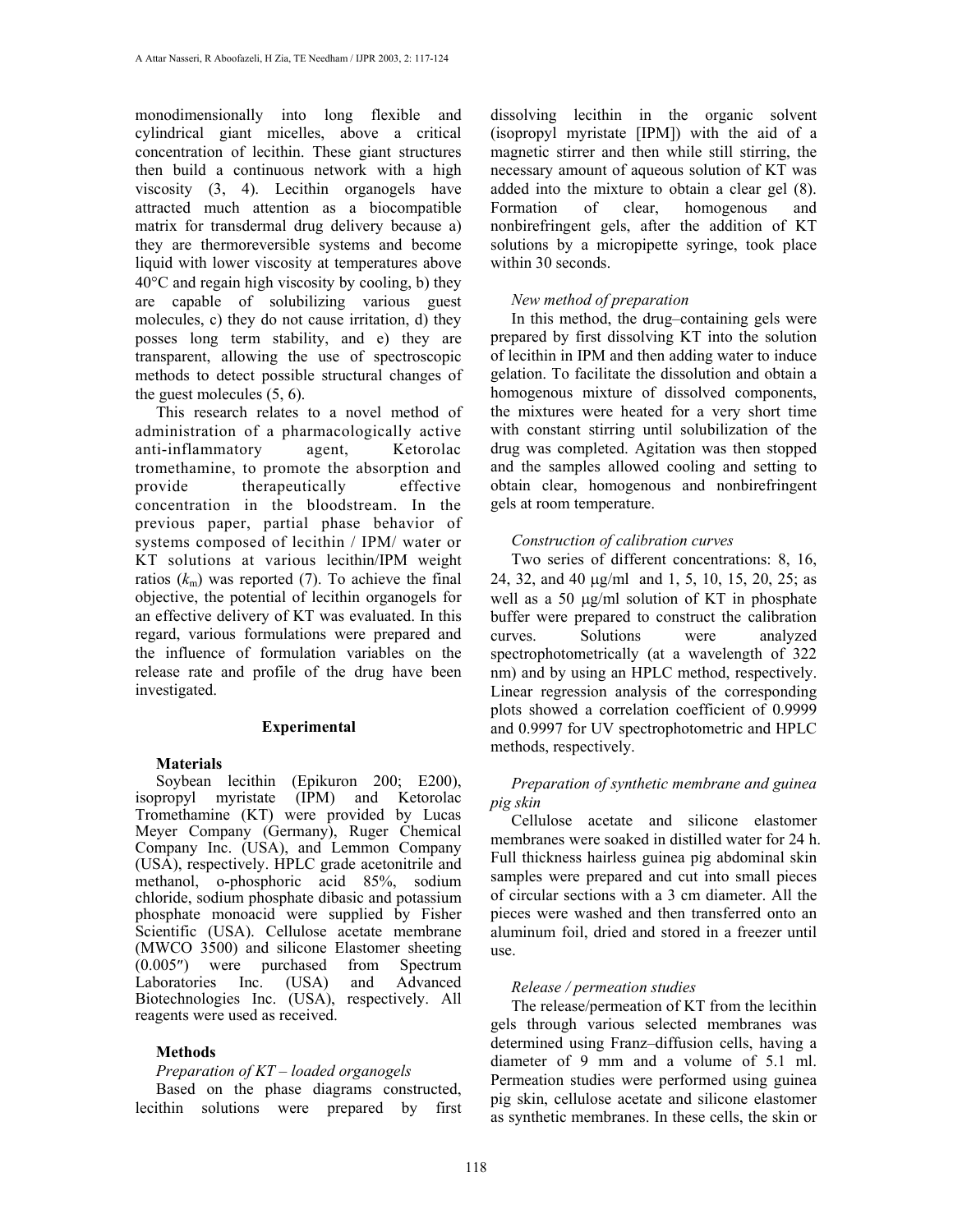artificial membrane was placed between the donor and receptor compartments of the cells. In case of guinea pig skin, the membrane was carefully mounted onto the diffusion cell with the stratum corneum side facing the donor compartment. The effective area of membrane available for diffusion was  $0.64 \text{ cm}^2$ . In all experiments,  $0.3 \text{ g}$  of each drug containing formulation was placed over the membrane, and then covered with paraffin. The receptor compartment was filled with 5.1 ml of degassed phosphate buffer solution (pH=7.4). The cells were thermostated at 32°C in an incubator, and the receptor solution was stirred with a magnetic stirrer at 200 rpm throughout the experiment. The receptor phase was withdrawn at predetermined intervals up to 12 and 24 h for synthetic membranes and guinea pig skin, of fresh phosphate buffer equilibrated at 32°C. Drug concentration within each receptor solution was determined either using a spectrophotometer (in case of artificial membranes) or an HPLC method (in case of guinea pig skin).

# *High performance liquid chromatography Assay*

A Waters liquid chromatograph equipped with two Waters 151 HPLC pumps, a Waters 746 data module, a Waters 717 plus autosampler, and a Waters Lambda – Max model 480 LC spectrophotometer were used for analysis. A C18 column (3.9 mm i.d.  $\times$  30 mm) was eluted at 37 $\degree$ C with a mobile phase consisting of acetonitrile– phosphoric acid solution (1.3 mM, pH 3.02) with a ratio of 34:66 (v/v) at a flow rate of 1.5 ml/min and an injection volume of 20  $\mu$ l (9). Concentration of KT was determined using the corresponding calibration curve constructed by the peak area. The cumulative amount of KT permeated through guinea pig skin or synthetic membranes was plotted as a function of time. The slope of the linear portion of the plot was derived by regression analysis and considered as the release rate or flux  $(\mu g/cm^2/h)$ .

# *Drug release data analysis*

The amount of KT released into the receptor medium was determined either spectrophotometrically or using an HPLC method. For those samples analyzed by a spectrophotometer, the UV detector was set at the wavelength of 322 nm and the concentrations were determined from the calibration curve constructed with known amounts of drug under identical conditions. An HPLC method was

utilized when guinea pig skin was used as the membrane for permeation studies. Permeation curves were constructed by plotting the cumulative amount of drug penetrated through a unit area of the membrane versus time. The steady state flux was determined by regression analysis of the linear portion of the plot. The permeation study results are the average of six replicates. The time was also determined by extrapolating the linear portion of the cumulative amount – time curve to abscissa.

# *Viscosity measurements*

The viscosity of lecithin/IPM/water systems depends on the amount of lecithin and water incorporated into the organogel. An attempt was therefore made to observe the effect of added water and lecithin on the viscosity of the system. Viscosity of each sample was measured, using both cylindrical and cone & plate viscometers at a controlled temperature of 25°C.

# **Statistical analysis**

A one-way ANOVA was used to examine the statistical difference in the release profile between organogels of various compositions. Multiple comparisons within the formulations were also determined. Differences were assumed to be significant at  $p<0.05$ .

#### **Results and Discussion**

 In general, the release rate of drug from organogel systems depends on the drug partition coefficient, drug solubility in the oil and aqueous phases, dispersed droplet size, phase volume ratio, viscosity and specific drug–excipient interactions. Small droplet size speeds up drug release and has superior shelf stability (10, 11). Delivery of a drug from an organogel is also directly proportional to the concentration of the drug. The intensity of drug partitioning into stratum corneum depends mainly on the lipophilicity of the drug used. Usually the drug present within the external phase is released on the surface of membrane. Then, the drug present in the internal phase partitions into the external phase to maintain the equilibrium. Therefore, drug transport may be controlled by either a partitioning process between the internal and external phases of the organogel, or between the external phase of the organogel and the skin. The thermodynamic driving force for release will reflect the relative activities of the drug in different phases (12).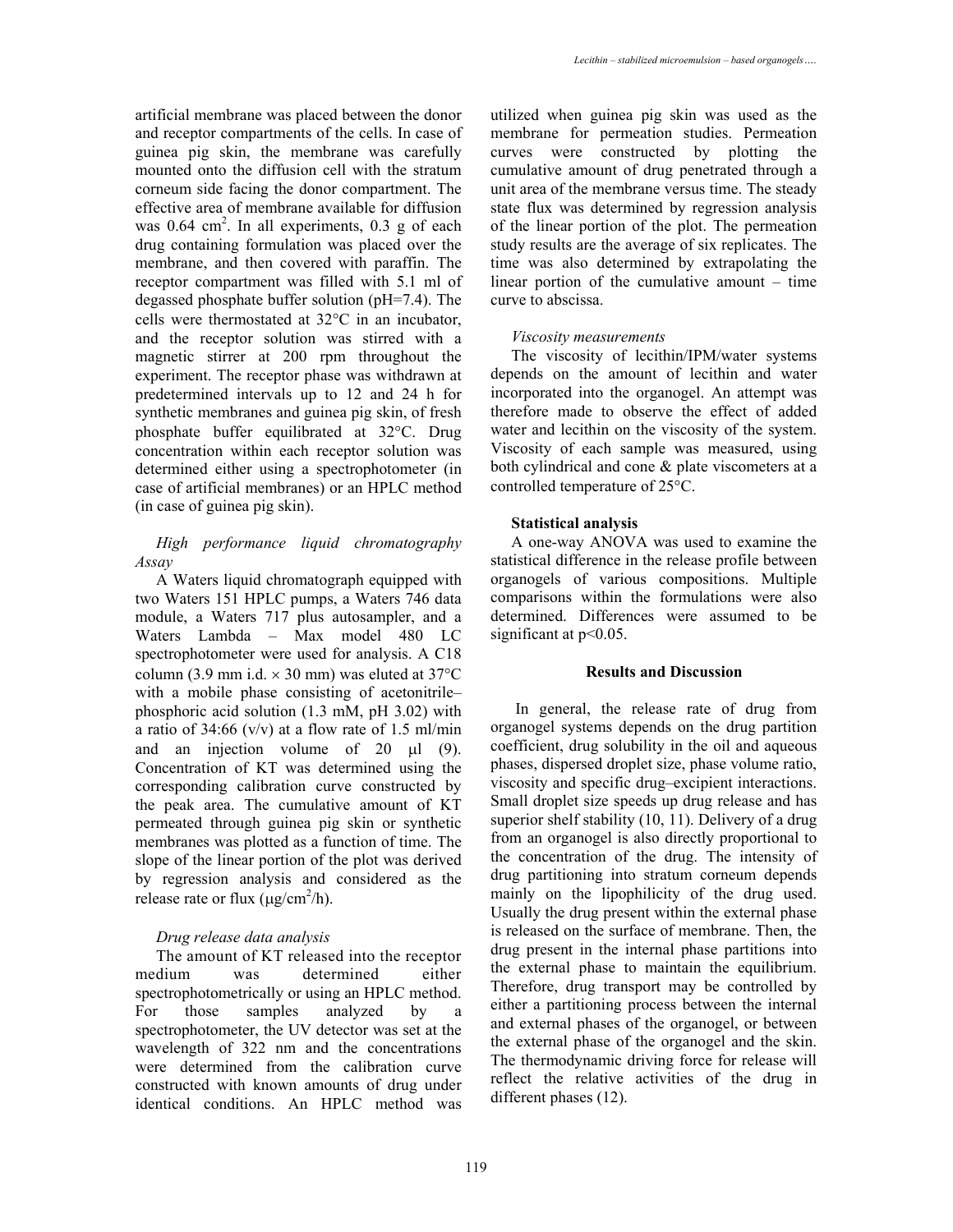

The phase diagram resulting from the new method of preparation showed the existence of a smaller area of organogel compared to those from usual method (Figure 1). However, by using the new method of preparation, it is possible to incorporate a higher amount of drug into the organogel. In this case, for each of the organogel samples, up to  $6.5\%$  w/w of KT could be dissolved compared to 1% w/w in case of the usual method (7). It seems that the presence of lecithin in the organic solution brings about an increase in the solubility with respect to that observed in either water or IPM. This finding is in conformity with Williman and his coworkers who reported a considerably high solubility of several drugs in lecithin gel than in water or IPM (8).

### **Effect of membrane on KT release from organogels**

 Release studies were performed using both cellulose acetate and silicone elastomer in order to evaluate the influence of various artificial membranes on the release rate. A significant decrease (p<0.05) in KT release was obtained when using silicone as a synthetic membrane. The release rate with cellulose acetate membrane was 3 times higher  $(22.746 \text{ }\mu\text{g/cm}^2/\text{h})$  than that observed with silicone membrane (7.678  $\mu$ g/cm<sup>2</sup>/h). This may be due to the differences in molecular weight cut-offs (MWCO) between cellulose acetate (3500 Dalton) and silicone elastomer membrane. As the drug molecular weight approaches the MWCO, diffusion through membranes slows dramatically. The effect of membrane on the release rate of KT from an organogel composed of 0.1% w/w water and 1%



**Figure 2.** Effect of membrane on KT reaease from an organogel composed of 0.1% w/w water and 1% w/w of KT at a  $k_m$  of 40:60 (n=6).

w/w of KT at the  $k_m$  of 40:60 is shown in Figure 2. It should be noted that when silicone elastomer was used as the membrane, the experiment was run up to 10 h.

### **Effect of KT concentration on the release rate across cellulose acetate membrane**

The effect of drug concentration on the release rate from an organogel composed of 0.1% w/w water and both 1% and 6.5% w/w of KT at the  $k_m$ of 40:60 was evaluated. A significant increase (p<0.05) in the drug release was obtained in formulations containing 6.5% of KT compared to those containing 1% of the drug. The release rate of formulation composed of 6.5% KT was about 10 times  $(223.12 \text{ µg/cm}^2/h)$  higher than that obtained from the formulation prepared with 1% of the drug  $(22.746 \mu g/cm^2/h)$ . The effect of KT concentration on the release rate from organogels composed of  $0.1\%$  w/w water and both 1% and 6.5% w/w of KT at the  $k<sub>m</sub>$  of 40:60 is shown in Figure 3.



**Figure 3.** Effect of KT concentration on the release rate across cellulose acetate membrane from an organogel composed of 0.1% w/w water and both 1% and 6.5% w/w of KT at a  $k_{\text{m}}$  of 40:60 ( $n = 6$ ).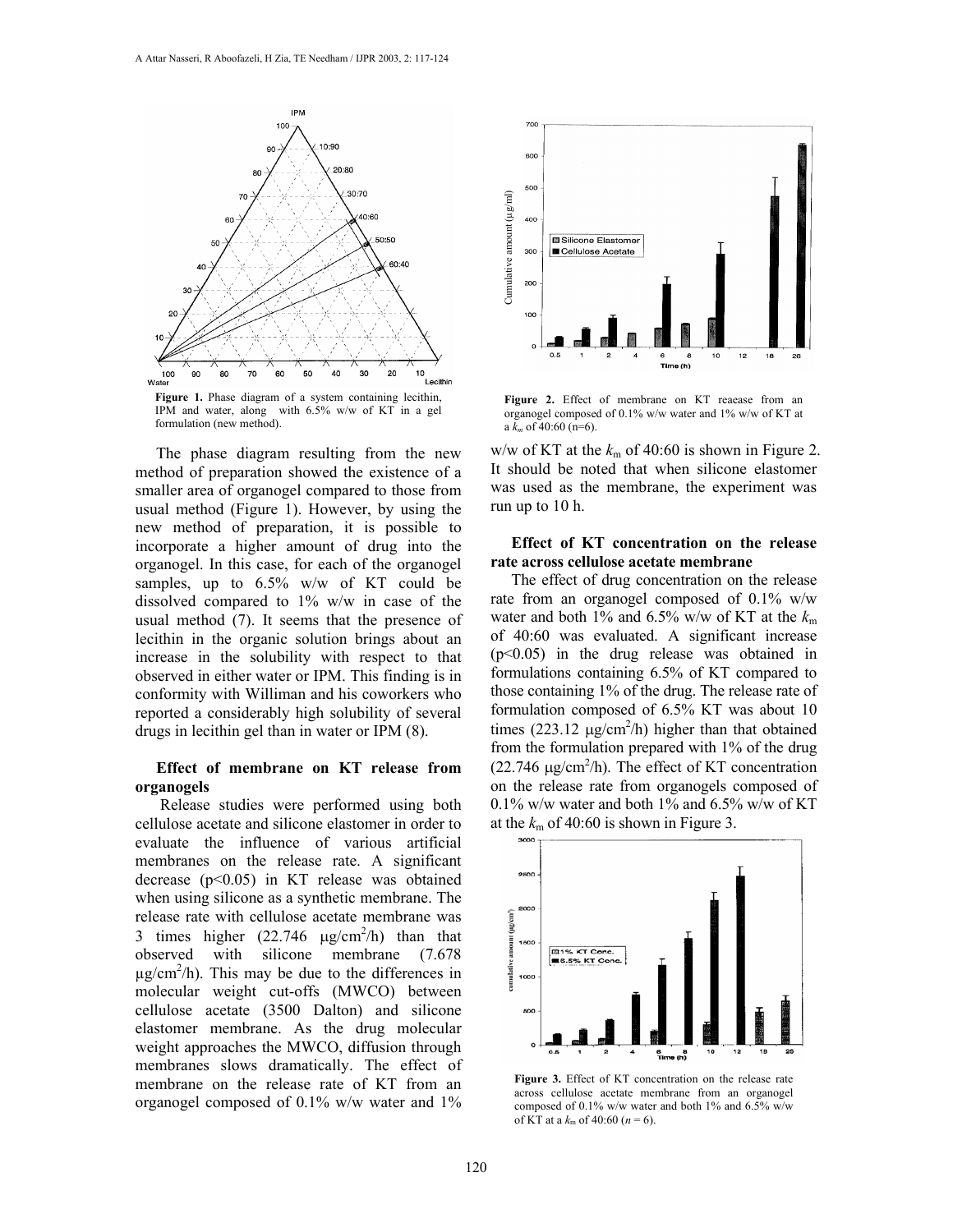It should be noted that when the formulation containing 6.5% w/w of KT was evaluated, experiment was run up to 12 h. The data revealed that there is a positive correlation between drug concentration and release rate due to the increase in thermodynamic activity. In this case, thermodynamic activity of the drug increases with concentration until it reaches the limiting value which is the value of the saturated solution. This finding is in agreement with the results of Santoyo and his coworkers who reported a direct relationship between piroxicam concentration and its release rate from propylene glycol gel (13). Henmi and his coworkers also reported that the release rate of indomethacin from an oily gel formed by hydrogenated soybean phospholipids was proportional to drug concentration in the vehicle (14).

Similar results were obtained using guinea pig skin with the same formulation. There was a significant ( $p<0.05$ ) increase in KT release from organogels containing 6.5% w/w of KT compared to those with 1% w/w drug. The permeation profile of KT through guinea pig skin from an organogel composed of 0.1% w/w water and 6.5% w/w of KT at a  $k<sub>m</sub>$  of 40:60 is shown in Figure 4.

#### **Effect of lecithin concentration on the release rate across cellulose acetate membrane**

The effect of lecithin concentration on the release rate of KT from organogels composed of 0.25% w/w water and 6.5% w/w of KT at  $k_m$ s of 40:60, 50:50 and 60:40 was evaluated. A significant decrease  $(p<0.05)$  in KT release was obtained as the lecithin concentration was increased from 40 to 50 and then 60% w/w in formulation. The release rates of KT were 229.27, 104.15 and 84.987  $\mu$ g/cm<sup>2</sup>/h for formulations composed of 40, 50 and 60% lecithin, respectively. This effect may be due to a decreased



**Figure 4.** Comparison of the effect of cellulose acetate membrane with guinea pig skin on release rate from an organogel composed of 0.1% w/w water and both 1% and 6.5% w/w of KT at a  $k_m$  of 40:60 ( $n = 6$ ).

thermodynamic activity of drug in the organogel at a higher concentration of lecithin. At higher lecithin concentrations, there is more extensive entanglement of long cylindrical micelles with each other, forming a network–like structure with a very high viscosity. The entrapment of the drug within this network lowers the amount of free drug available for release, causing a decrease in the release rate of KT across the membrane (15). The effect of lecithin concentration on the release rate from organogels composed of 0.25% w/w water and 6.5% w/w of KT at *k*ms of 40:60, 50:50 and 60:40 is depicted in Figure 5.

#### **Effect of water concentration on the release rate across cellulose acetate membrane**

The effect of water concentration on the release rate of KT from different formulations containing 6.5% w/w of KT was also determined. A significant decrease  $(p<0.05)$  in release rate from an organogel composed of 0.5% w/w water compared to those containing higher amounts of water was observed. A significant decrease (p<0.05) in release rate of KT from organogels containing  $0.25\%$  w/w of water at  $k_{\rm m}$ s of 50:50 and 60:40 compared to those composed of higher amounts of water was also obtained. The fluxes for systems prepared with  $k<sub>m</sub>$ s of 40:60, 50:50 and 60:40 were calculated as 180.39, 104.15 and 84.987  $\mu$ g/cm<sup>2</sup>/h, respectively (data is not presented graphically).

The data revealed that increasing the water content of organogel (in the system with a km of 40:60) from 0.1% to 0.25% w/w and then 0.5% w/w resulted in a decrease in KT release. With increasing the amount of water present within the system, initially spherical reverse micelles transform into cylindrical micelles and then into long tubular and flexible micelles with the ability to entangle and build up a three–dimensional



**Figure 5.** Effect of lecithin concentration on the release rate<br>across cellulose acetate membrane from organogels cellulose acetate membrane from organogels composed of 0.25% w/w water and 6.5% w/w of KT at *k*ms of 40:60, 50:50 and 60:40 (*n* = 6).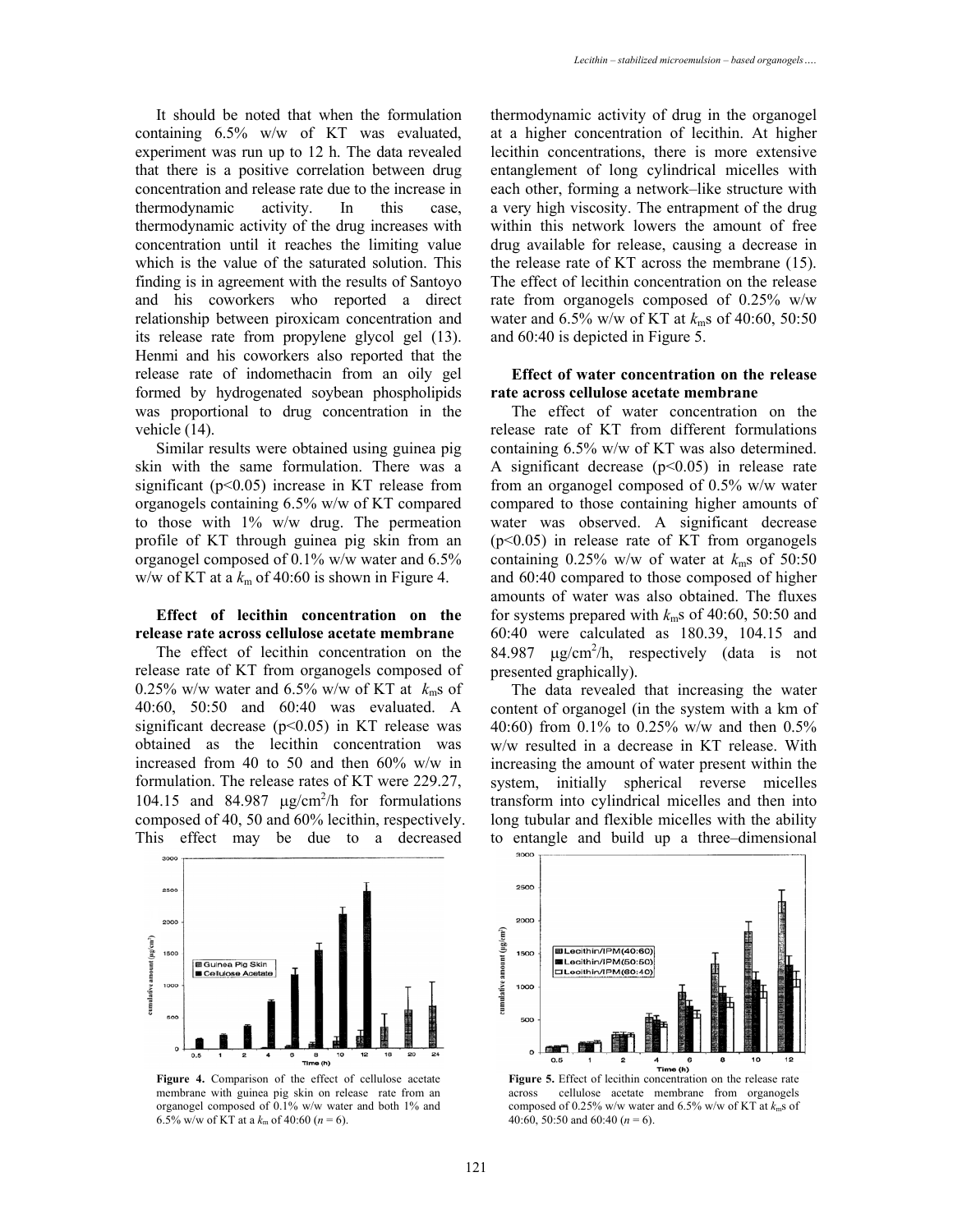network with a high viscosity. This network is responsible for the entrapment and unavailability of drug molecules for their release from the organogel system, causing a significant decrease in release rate in systems with 0.5% w/w of water. It seems that the increase in the amount of water from 0.5% to 0.6% w/w could make the additional water and therefore KT available within the system for partitioning into the membrane. A decrease in drug release rate at higher water concentrations (0.7% and 0.8%) was observed, which suggests that at these concentrations, the three dimensional network shrinks and the organogel region ends. The same result was found for  $k_{\rm m}$ s of 50:50 and 60:40, except for the lowest release rate of KT, happened at 0.25% w/w of water content. This finding is confirmed by Osborne and his coworkers who reported a high dependency of the release of glucose as a model hydrophilic drug across human skin from microemulsions containing different concentrations of water (16). The effect of water concentration (0.1, 0.25, 0.5, 0.6, 0.7 and 0.8%) on the 12h cumulative release across cellulose acetate membrane from organogels composed of 6.5% w/w of KT at various  $k<sub>m</sub>$ s is depicted in (Figure 6).

#### **Rheological measurements**

An increase in lecithin concentration produced a significant increase  $(p<0.05)$  in the viscosity of the organogel. The average viscosities were 418.80  $\pm$  114.15, 951.76  $\pm$  25.70 and 1832.70  $\pm$ 358.93 poise for organogels composed of 0.25% w/w of water and 6.5% w/w of KT at *k*ms of 40:60, 50:50, and 60:40, respectively. It should be noted that as the viscosity of the organogels increased,



**Figure 6.** Effect of water concentrations (0.1, 0.25, 0.5, 0.6, 0.7 and 0.8%) on the 12 h cumulative release across cellulose acetate membrane from organogels composed of 6.5% w/w of KT at *k*ms of 40:60, 50:50 and 60:40 (n=6).



**Figure 7.** Rheogram showing the rheopexic behavior of an organogel composed of 0.25% w/w water and 6.5% w/w KT at a  $k<sub>m</sub>$  of 40:60 (constructed by cone  $\&$  plate viscometer) (n=6).

the release rate decreased. Viscosity measurements were determined by applying increasing and decreasing values of shear rate, in order to reveal any possible thixotropic behavior. All formulations surprisingly gave a slightly rheopexic rheogram. This is essentially the opposite of thixotropic behavior, in that the viscosity of the gel increased with an increase in the shear rate. A plot of shear rate versus shear stress was constructed as the shear rate was increased up to a certain value and then immediately decreased to the starting point. As shown in Figure 7, the up and down curves do not coincide and a hysteresis loop is formed due to the increase in viscosity of the organogel with increasing shearing time. It was found that there was a significant increase  $(p<0.05)$  in viscosity in the presence of  $0.5\%$  w/w of water ( $k<sub>m</sub>$  of 40:60) compared to the other concentrations (Figure 8).



**Figure 8.** Effect of water concentration on the viscosity of an organogel containing  $6.5\%$  w/w of KT at  $k<sub>m</sub>$  of  $40.60$  $(n=6)$ .